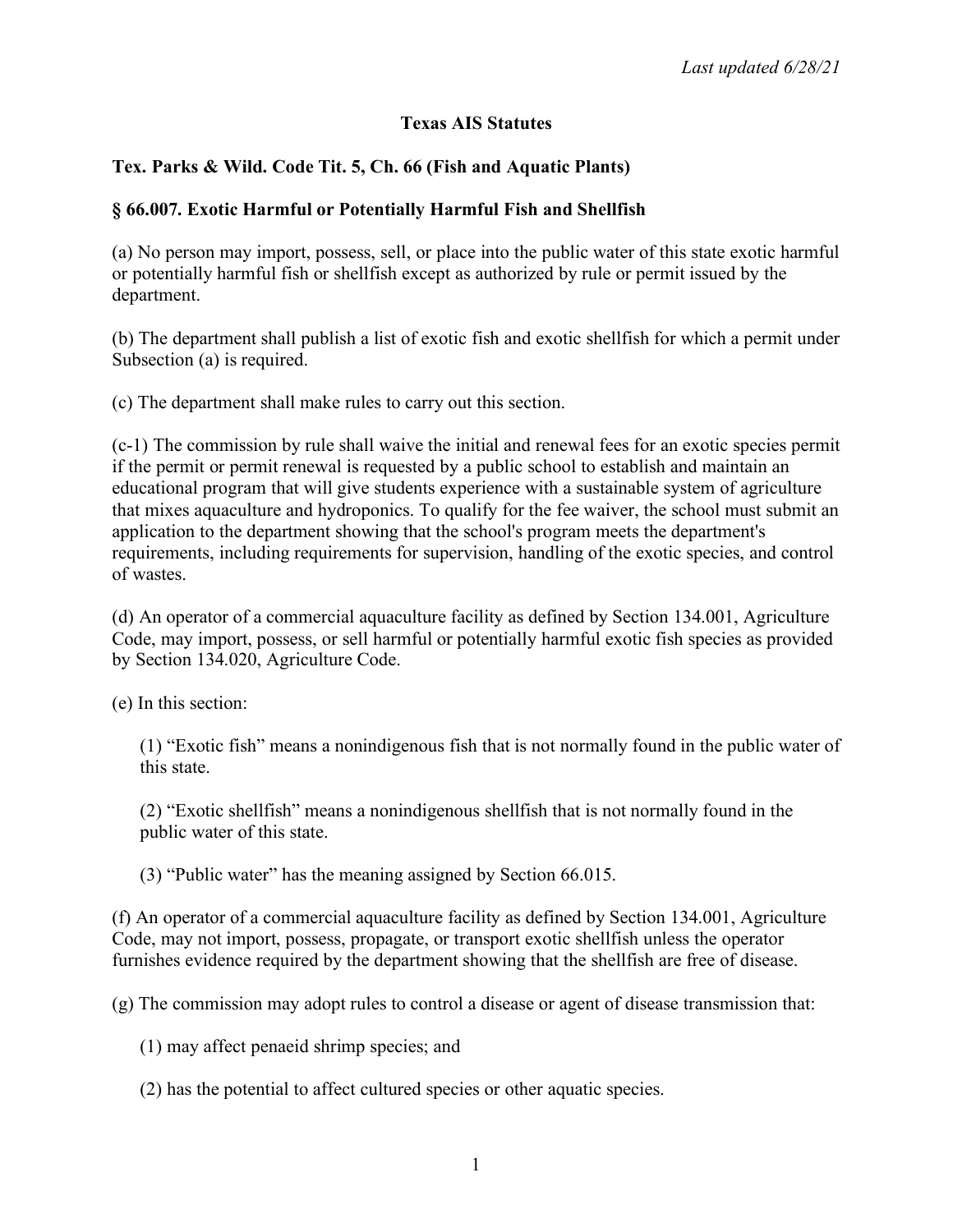(h) If one or more manifestations of disease is observed in any cultured marine penaeid shrimp species, the department shall immediately place the aquaculture facility under quarantine condition. The department shall determine, by rule, the meaning of "manifestation of disease" and "quarantine condition" under this section.

(i) The department may coordinate with the Texas Animal Health Commission regarding testing for diseases.

(j) Except as provided in Subsection (k), an operator of an aquaculture facility under quarantine condition may not discharge waste or another substance from the facility except with approval of the department and a wastewater discharge authorization from the Texas Commission on Environmental Quality.

(k) Even if under quarantine condition, an aquaculture facility shall discharge wastewater or another substance as necessary to comply with an emergency plan that has been submitted to and approved by the department and incorporated into a wastewater discharge authorization issued by the Texas Commission on Environmental Quality.

(l) On receiving notice from an owner of the observance of manifestations of disease, the department shall immediately:

(1) notify the Department of Agriculture, the Texas Commission on Environmental Quality, and the Texas Animal Health Commission; and

(2) advise the Department of Agriculture, the Texas Commission on Environmental Quality, and the Texas Animal Health Commission regarding the appropriate action to be taken.

(m) A water transfer described by this subsection is not a violation of this section. The department may not require a permit under this section for a water transfer described by this subsection. This subsection applies to a water transfer by a district or authority created under Section 59, Article XVI, Texas Constitution, that:

(1) is initially conveyed by a water intake structure that is:

- (A) shared by at least two districts or authorities; and
- (B) located on a reservoir situated on the boundary of this state and another state;

(2) uses a closed conveyance system approved by the United States Army Corps of Engineers in accordance with an invasive species management plan approved by the United States Army Corps of Engineers; and

(3) contributes to a water supply that serves at least 1.5 million people, all of whom reside in an area that: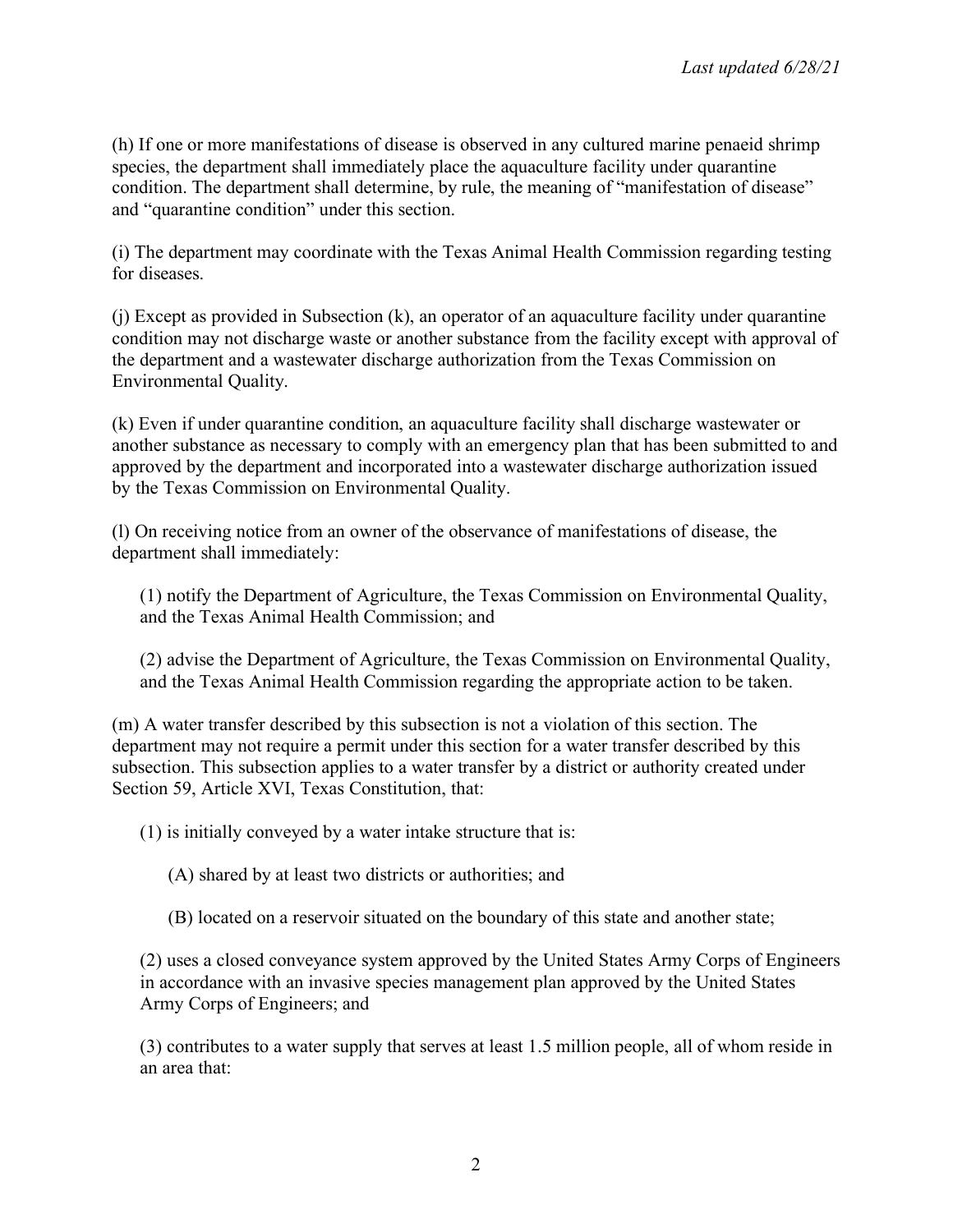(A) borders another state;

(B) contains at least 10 contiguous counties;

(C) contains at least one county with a population of more than one million; and

(D) is adjacent to a county with a population of more than one million.

(n) A water transfer described by this subsection is not a violation of this section. The department may not require a permit under this section for a water transfer described by this subsection. This subsection applies to a water transfer that meets the following criteria:

(1) the transfer is through a water supply system, including a related water conveyance, storage, or distribution facility;

(2) the transfer is undertaken by a utility owned by a political subdivision, including a water district or municipality; and

(3) the transfer is described by one or more of the following:

(A) a transfer from a water body in which there is no known exotic harmful or potentially harmful fish or shellfish population;

(B) a transfer of water into a water body in which there is a known exotic harmful or potentially harmful fish or shellfish population;

(C) a transfer of water directly to a water treatment facility;

(D) a transfer of water that has been treated prior to the transfer into a water body; or

(E) a transfer of water from a reservoir or through a dam to address flood control or to meet water supply requirements or environmental flow purposes, provided that a person making a transfer of water described by this paragraph from a body of water in which there is a known exotic harmful or potentially harmful fish or shellfish population notifies the department annually in writing before the proposed transfer occurs.

# **§ 66.0071. Removal of Harmful Aquatic Plants**

On leaving any public or private body of water in this state, a person shall immediately remove and lawfully dispose of any exotic aquatic plant on the list of prohibited plants adopted under Section 66.0072 that is clinging or attached to the person's:

(1) vessel or watercraft; or

(2) trailer, motor vehicle, or other mobile device used to transport or launch a vessel or watercraft.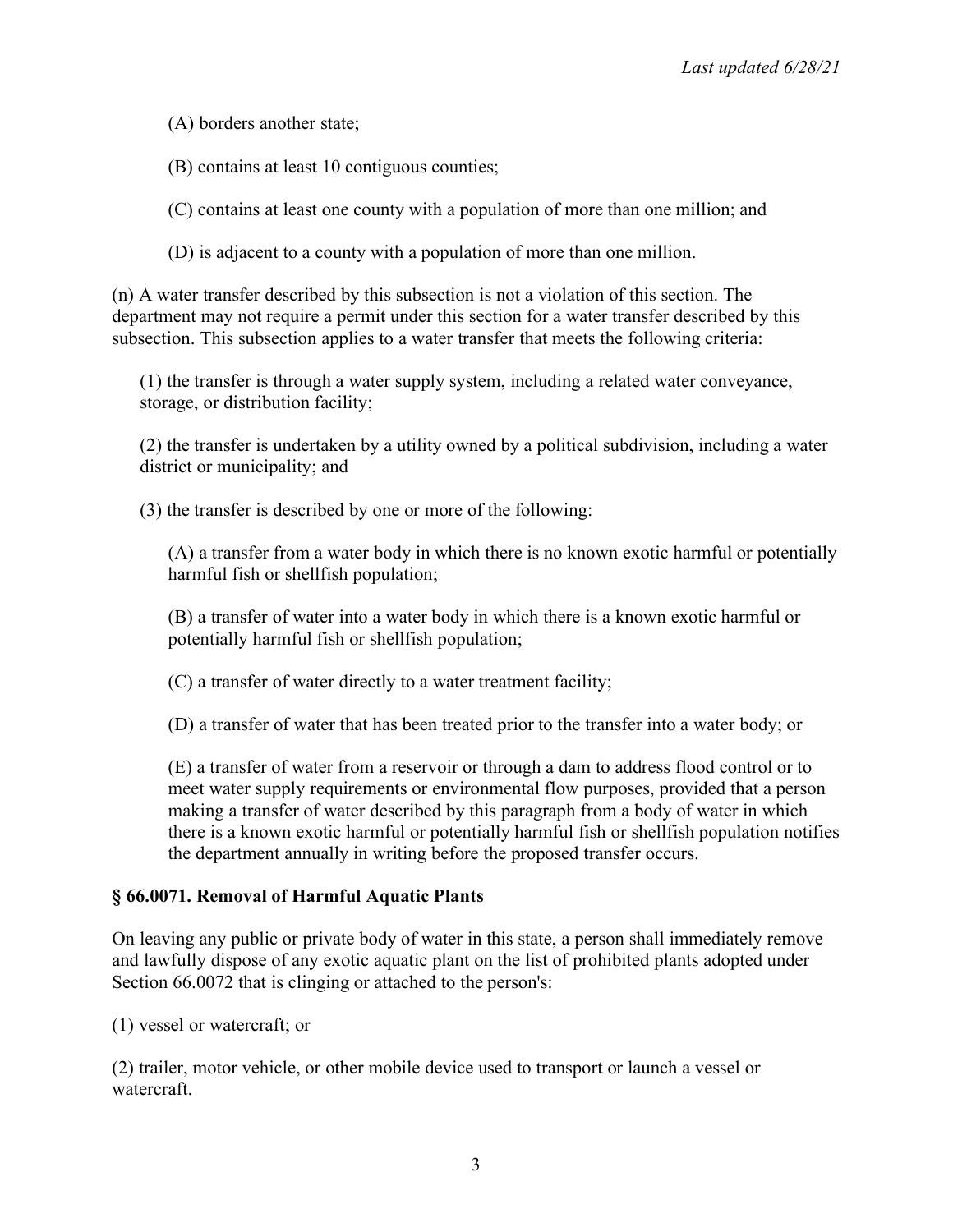## **§ 66.0072. Exotic Harmful or Potentially Harmful Aquatic Plants**

(a) In this section:

(1) "Exotic aquatic plant" means a nonindigenous aquatic plant that is not normally found in the public water of this state.

(2) "Public water" has the meaning assigned by Section 66.015.

(b) A person may not import, possess, sell, or place into the public water of this state an exotic harmful or potentially harmful aquatic plant except as authorized by commission rule or a permit issued by the department.

(c) The commission by rule shall adopt a list of exotic aquatic plants that may not be imported into or possessed in this state without a permit.

(d) The commission may enact an emergency rule as provided by Chapter 2001, Government Code, to add an exotic aquatic plant to the list of prohibited plants if the plant is determined to be harmful or potentially harmful.

(e) This section does not apply to any microalgae imported, possessed, used, or sold for biofuel, academic, or research and development purposes. The department shall consult with the Department of Agriculture as necessary to administer this section and may not adopt rules or permits for microalgae imported, possessed, used, or sold for biofuel, academic, or research and development purposes without written approval from the Department of Agriculture of the rules or permits.

(f) The commission shall adopt rules to implement this section.

(g) A water transfer described by this subsection is not a violation of this section. The department may not require a permit under this section for a water transfer described by this subsection. This subsection applies to a water transfer that meets the following criteria:

(1) the transfer is through a water supply system, including a related water conveyance, storage, or distribution facility;

(2) the transfer is undertaken by a utility owned by a political subdivision, including a water district or municipality; and

(3) the transfer is described by one or more of the following:

(A) a transfer from a water body in which there is no known exotic harmful or potentially harmful aquatic plant population;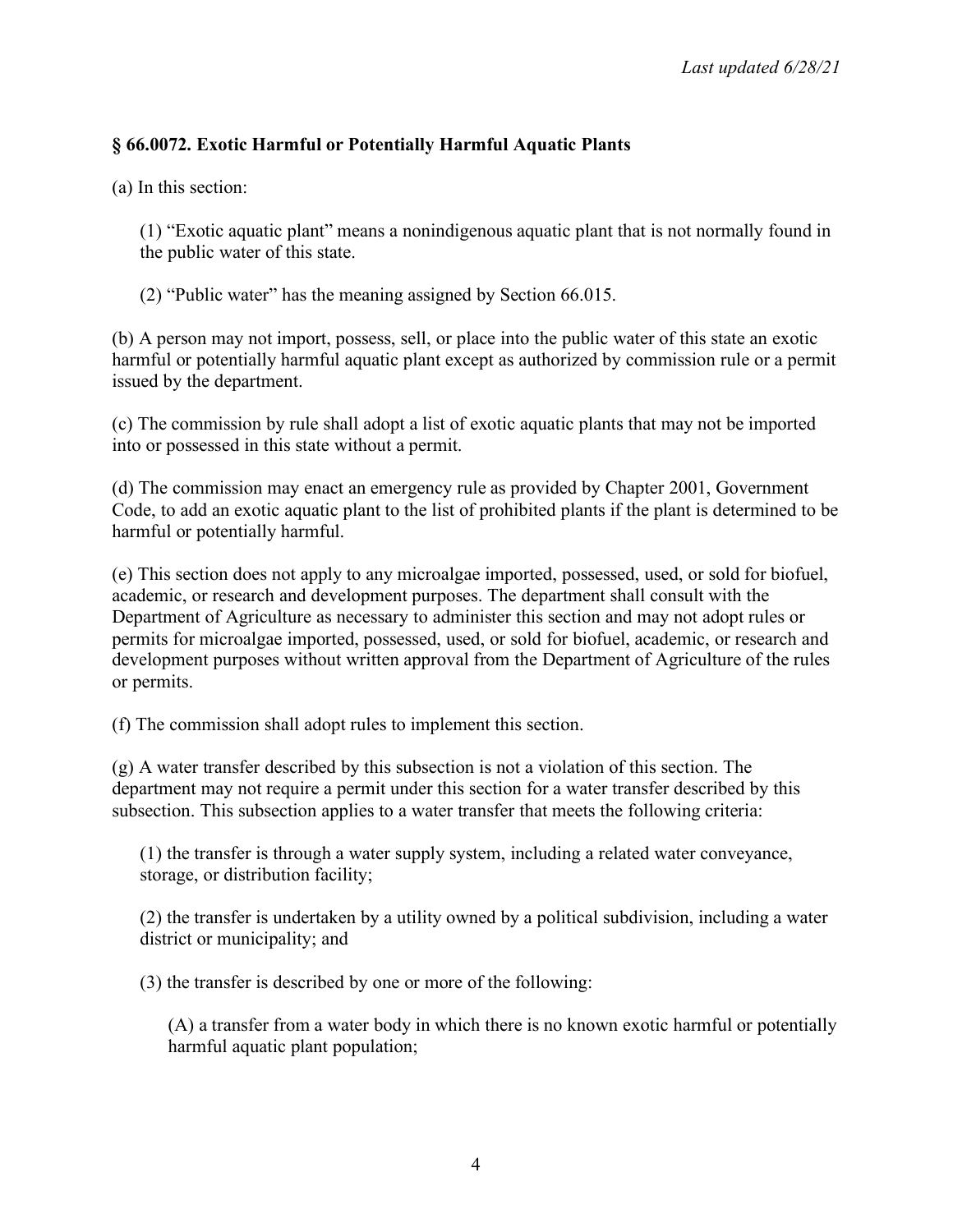(B) a transfer of water into a water body in which there is a known exotic harmful or potentially harmful aquatic plant population;

(C) a transfer of water directly to a water treatment facility;

(D) a transfer of water that has been treated prior to the transfer into a water body; or

(E) a transfer of water from a reservoir or through a dam to address flood control or to meet water supply requirements or environmental flow purposes, provided that a person making a transfer of water described by this paragraph from a body of water in which there is a known exotic harmful or potentially harmful aquatic plant population notifies the department annually in writing before the proposed transfer occurs.

### **§ 66.0073. Rules Requiring Water to be Drained**

(a) In this section:

- (1) "Public water" has the meaning assigned by Section 66.015.
- (2) "Salt water" has the meaning assigned by Section 66.001.
- (3) "Vessel" has the meaning assigned by Section 31.003.

(b) The commission may adopt rules requiring a person leaving or approaching public water to drain from a vessel or portable container on board the vessel any water that has been collected from or has come in contact with public water. This subsection does not apply to salt water.

(c) When promulgating rules described by Subsection (b), the commission shall consider the effects on boaters, anglers, and local interests while maintaining the ability to prevent the spread of harmful or potentially harmful exotic fish, shellfish, and aquatic plants.

(d) If the commission adopts rules described by Subsection (b), an authorized employee of the department may inspect a vessel leaving or approaching public water, including any portable containers on board the vessel, for the presence of water. This subsection does not apply to a vessel that is on public water.

## **§ 66.015. Introduction of Fish, Shellfish, and Aquatic Plants**

(a) In this section, "public water" means the bays, estuaries, and water of the Gulf of Mexico within the jurisdiction of the state, and the rivers, streams, creeks, bayous, reservoirs, lakes, and portions of those waters where public access is available without discrimination.

(b) No person may place any species of fish, shellfish, or aquatic plant into the public water of the state without a permit issued by the department.